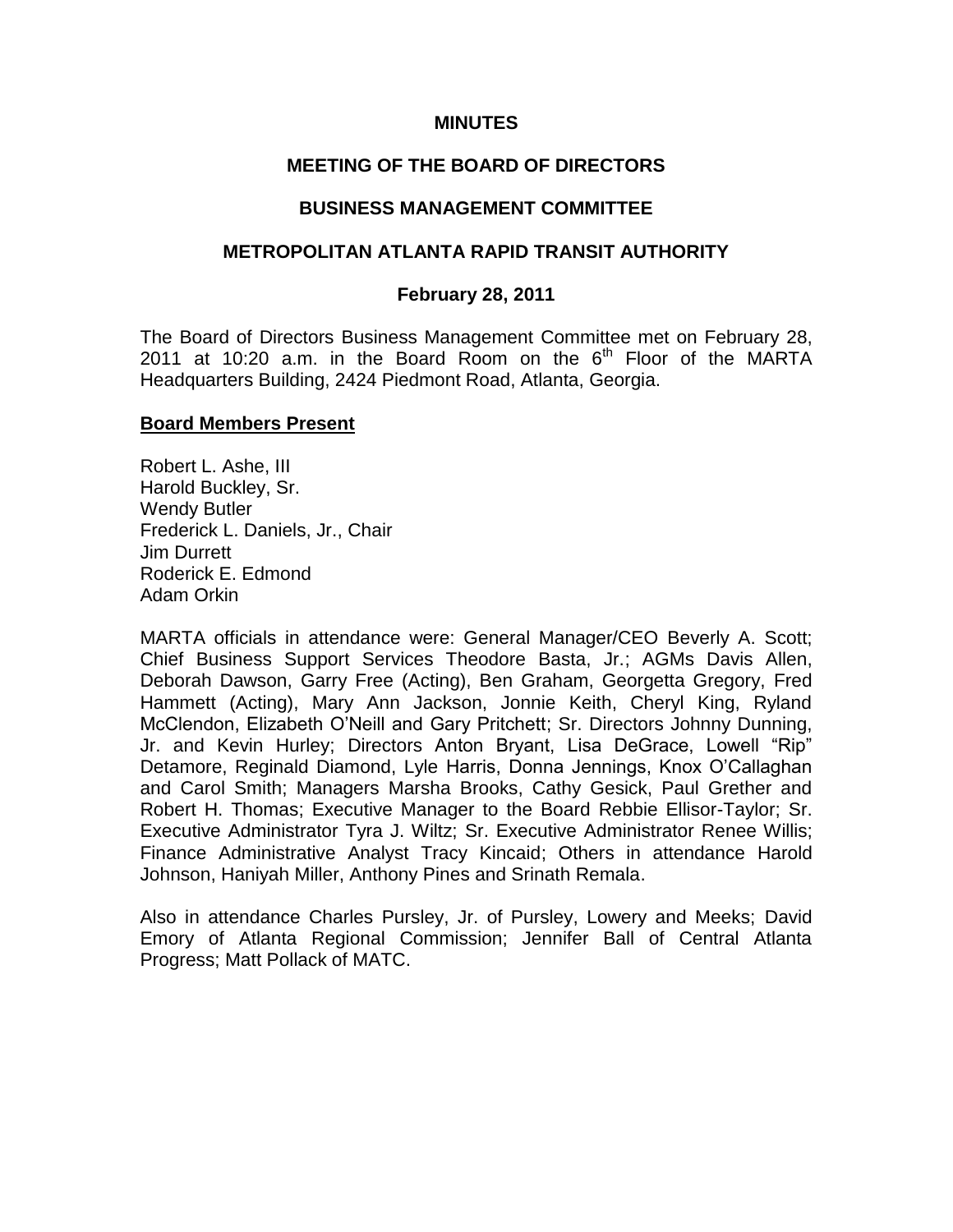# **Approval of the January 31, 2011 Business Management Committee Meeting Minutes**

On motion by Mr. Buckley seconded by Mr. Durrett, the minutes were unanimously approved by a vote of 7 to 0, with 7 members present.

## **Resolution Authorizing the General Manager/CEO to Execute an Intergovernmental Agreement for the Atlanta Streetcar Project**

Mrs. O'Neill presented this resolution for Board of Directors' approval authorizing the General Manager/CEO to execute an Intergovernmental Agreement with the City of Atlanta and the Downtown Atlanta Community Improvement District/Atlanta Downtown Improvement District (DACID/ADID) for the Atlanta Streetcar Project.

Mrs. O'Neill noted that the Federal Transit Administration (FTA) requires a Memorandum of Understanding (MOU). The MOU has been executed. She further noted that the Intergovernmental Agreement (IGA) draft before the Board sets forth the City of Atlanta as grantee who is responsible for determining the type of vehicles and issuing the required permits and licenses necessary for construction. MARTA, as designee is responsible for administering funds, construction management and oversight. The procurement of design/build must be done using MARTA's criteria.

Mr. Daniels expressed unreadiness due to the number of moving pieces.

Mrs. O'Neill said that the roles and responsibilities have been established.

Mr. Daniels asked if the City of Atlanta has ever handled projects with this scope.

Mrs. O'Neil said this is why MARTA will lend the technical expertise.

Mr. Orkin said the Authority should be more proactive in owning parts.

Mrs. O'Neill said this will come under a separate agreement.

Mr. Orkin said he would like to see it together.

Mr. Durrett said that while the conversation should have taken place sooner, this is an immense, complex new project; it is a foreshadowing of things to come.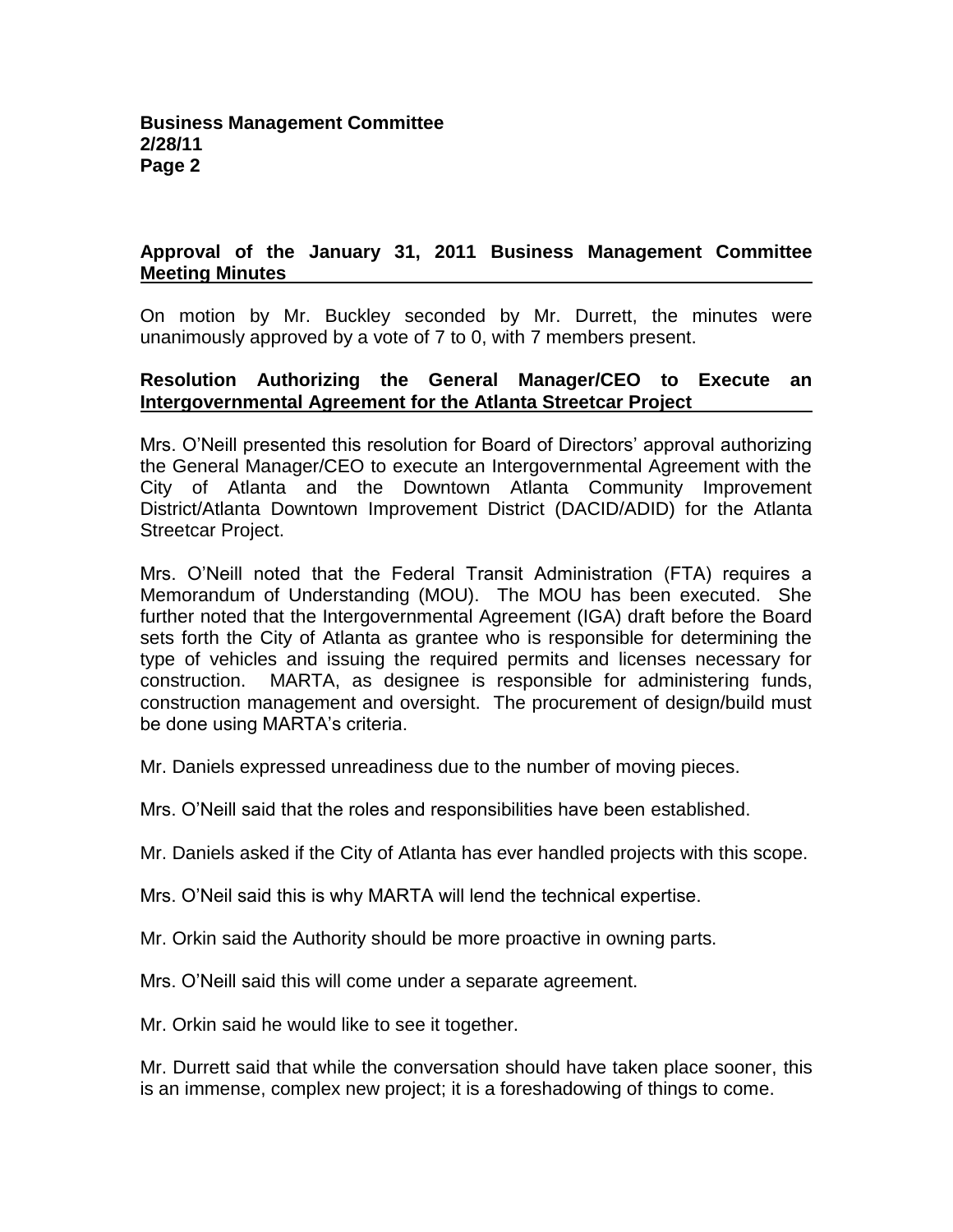Mrs. Butler said that she initially thought MARTA would be responsible for Operations and Maintenance. She expressed concern, now knowing the City of Atlanta will select parts.

Dr. Scott said that there is only one vehicle type to purchase for this project. An example of this was seen in Utah. Brian Leary of Atlanta Beltline, Inc. and Mayor Reed are for integration, preserving all options to do things as cost efficient as possible.

Mr. Orkin stated that he loved the business side of this, but has concerns about the second phase. He asked if MARTA could request a Capital Improvement Plan from the City of Atlanta showing that they can maintain the project.

Mrs. O'Neill said that she would ask on behalf of MARTA.

Mr. Orkin added that perhaps it is there but it would be great to actually see it.

Dr. Scott referred to the appendices of the resolution, noting the Operations and Maintenance responsibilities as adopted by City Ordinance.

The Board expressed concern about the lack of time given to consider the item. In order to get a clearer understanding, they asked that staff outline the highlights and provide more information - even consideration of a flat management fee for the Authority - before final vote at the upcoming Board meeting.

On motion by Mr. Durrett seconded by Dr. Edmond, the resolution was unanimously approved by a vote of 7 to 0, with 7 members present.

## **Resolution Authorizing Award of Multiple Contracts for the Procurement of Authority-Wide Uniforms, Contract Proposal Number B22231**

Mr. Pritchett presented this resolution for Board of Directors' approval authorizing the General Manager/CEO or her delegate to enter into contracts with multiple vendors – Ashbritt Uniforms, Cintas and Enterprise Uniforms II, Inc. – for the procurement of Authority-wide uniforms.

Dr. Edmond asked why three contractors had been selected.

Mr. Pritchett answered that selecting three contractors gives employees an option to choose a location for pick up that is convenient for them.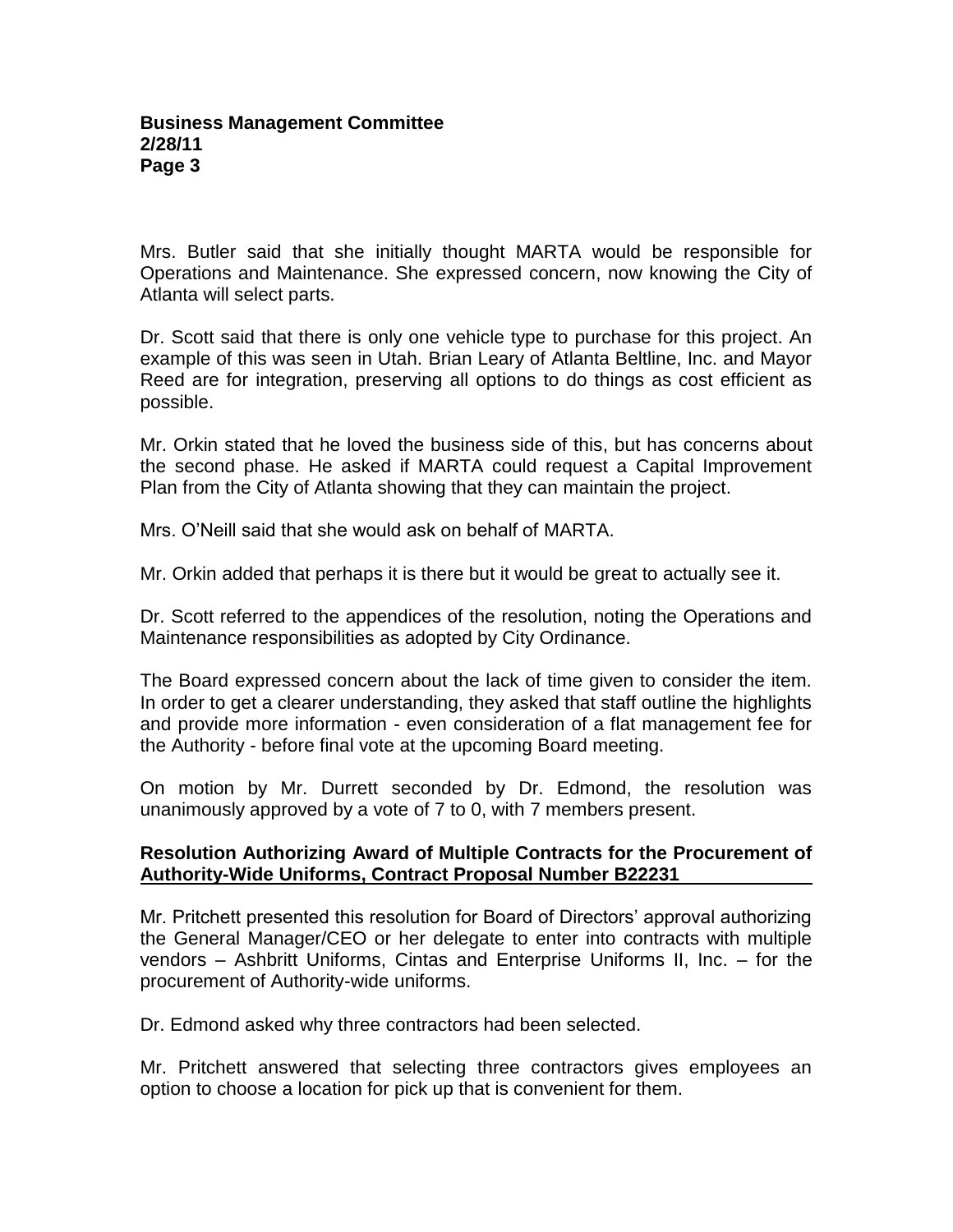Mrs. Dawson further explained that represented employees are given a uniform stipend ( $$250.00$ ); they can choose one of the contractors based on convenience of location or hours, sizes available, etc.

Dr. Edmond asked if any of the three contractors were incumbents.

Mr. Pritchett answered no.

Dr. Edmond asked how will employees know which company performs the best work.

Mr. Pritchett answered that several union representatives went out to each location to inspect the quality of the work.

Mr. Ashe asked if staff was satisfied with the quality.

Mr. Pritchett said yes, they agreed that all three companies produced comparable high-quality uniforms.

Mr. Ashe if the uniforms will look the same.

Mr. Pritchett answered yes; each contractor is mandated to apply the MARTA standards when producing uniforms.

On motion by Mr. Buckley seconded by Mr. Durrett, the resolution was approved by a vote of 6 to 0, with 7 members present.

Dr. Edmond voted no.

## **Resolution Authorizing the Execution and Receipt of a Clean Fuels Bus Program Grant from the Federal Transit Administration**

Mr. O'Callaghan presented this resolution for Board of Directors' approval authorizing the General Manager/CEO or her delegate to execute an agreement with the Federal Transit Administration (FTA) for receipt by MARTA of a Clean Fuels Bus program grant in the Federal amount of \$840,000. The FTA grant funds would provide 80% of the cost of two MARTA bus technology projects:

- 1) Electronic Vehicle Thermal Management System
- 2) Lithium Iron Battery Technology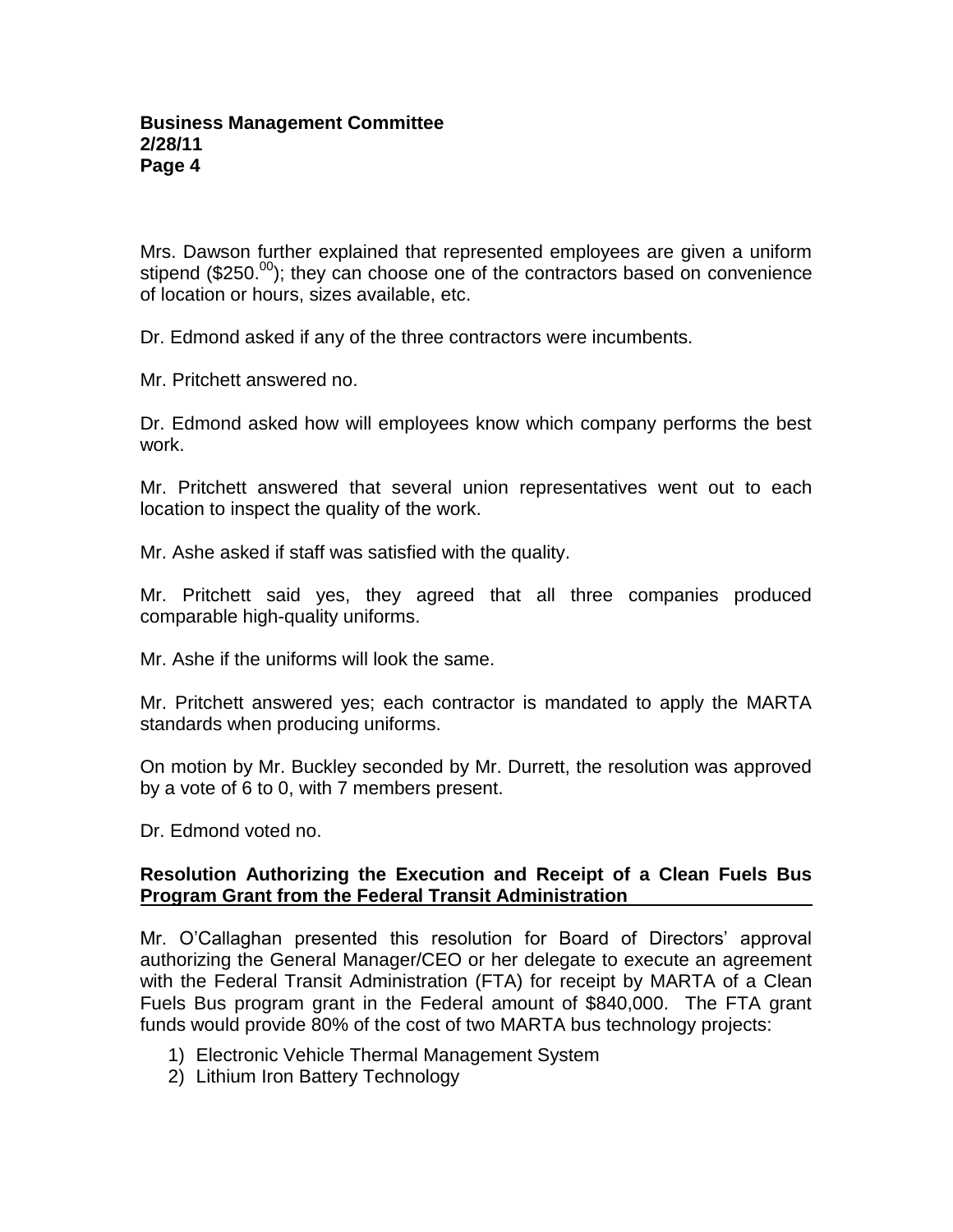Dr. Edmond asked what would be the annual estimated savings per bus.

Mr. Bryant responded. A second-generation cooling system adds to variable water pump and variable speed-mixing valves. Economy will increase upwards 8- 9%. By percentage, the increment is 4-5% fuel economy and at least 7-10% for electrical system.

Dr. Edmond said because the Board is being asked to make decisions on money in a budget crunch it is imperative to know the bottom-line.

Mr. Daniels agreed; saying, ideally the Board wants to know mileage on an annual basis and at the end of the demonstration grant, what those savings are.

Mr. Bryant said that staff will conduct an in-depth analysis and comparison statistically valued to the rest of the fleet and report back to the Board.

Mr. Durrett asked what the overall impact to the Capital Budget is.

Dr. Scott answered \$188M in the current year. Staff will provide more specifics prior to next Board meeting.

Mrs. Butler stated that MARTA puts up \$210,000. She asked if there would be other costs.

Dr. Scott answered no.

Mr. Daniels asked if staff, assuming the resolution is passed, will provide a breakdown of percentages.

Dr. Scott answered yes; staff will also carry out a post-analysis.

On motion by Mr. Durrett seconded by Mr. Buckley, the resolution was unanimously approved with a vote of 7 to 0, with 7 members present.

# **Resolution Authorizing the Placement of Excess Workers' Compensation Insurance Policy for a Period of One Year**

Mrs. Jennings presented this resolution for Board of Directors' approval authorizing the General Manager/CEO or her delegate to effect placement of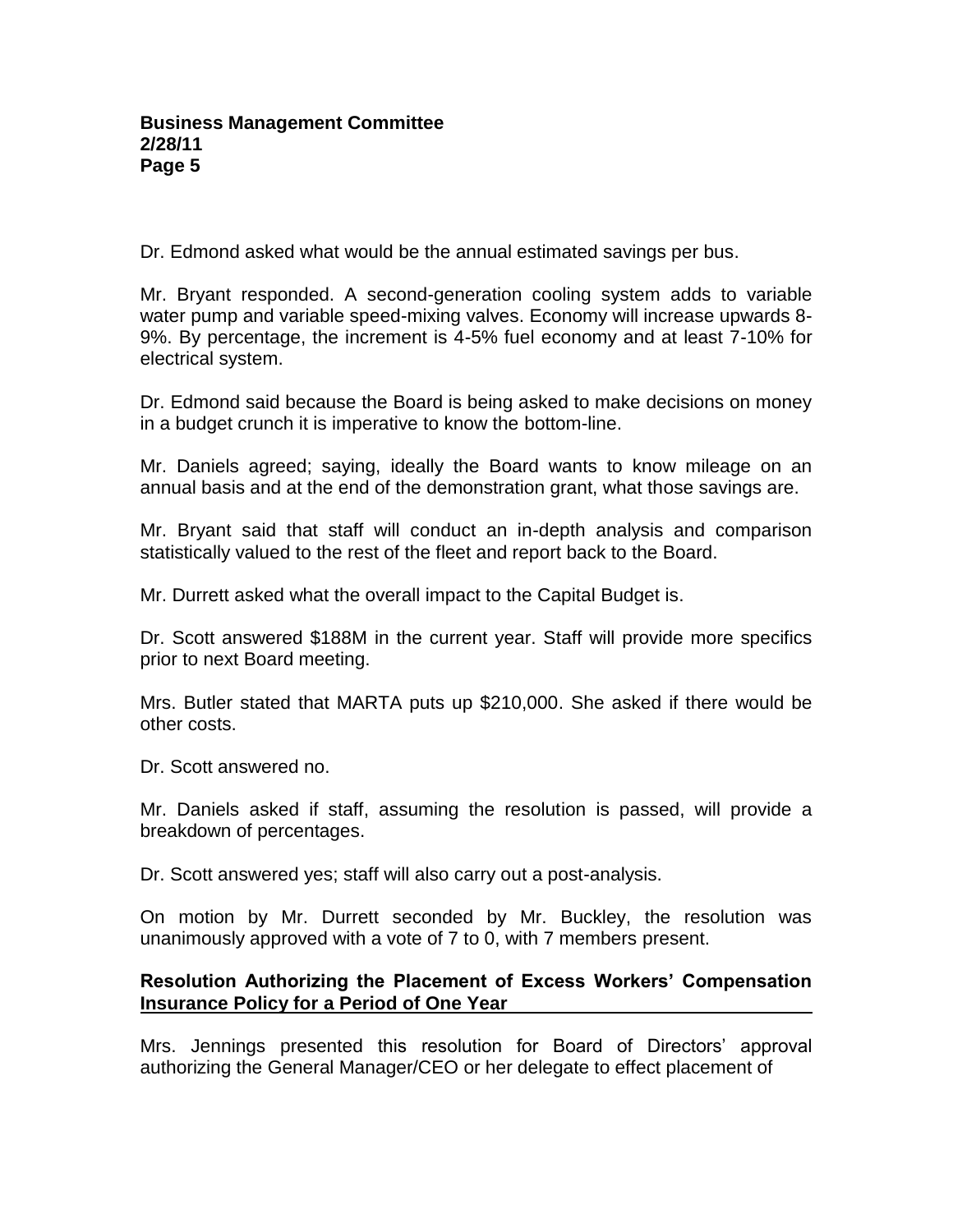MARTA's excess workers' compensation insurance coverage for a one year period.

On motion by Mr. Buckley seconded by Mr. Durrett, the resolution was unanimously approved by a vote of 7 to 0, with 7 members present.

## **Resolution Authorizing Award of a Contract for Track Renovation Phase III** – **Running Rail and Switch Tie Replacement, Contract Proposal Number B12221**

Mr. Pritchett provided initial comments as to why this item was being moved forward. None of the bidders complied with the Buy America provision mandated by the Federal Transit Administration (FTA). This necessitated the Authority going to the FTA.

Mr. Free presented this resolution for Board of Directors' approval authorizing the General Manager/CEO or her delegate to enter into a contract with Veolia Transportation Maintenance and Infrastructure, Inc.

This project generally consists of a Base Contract to replace certain track products on the Authority's East, West, North, Northeast and South Rail Lines, and both Avondale and South Yards, and Option One (1) to include the procurement of running rail and switch steel hardware for the Atlanta Streetcar Project.

Mr. Durrett asked Mr. Pritchett about the Buy America issue and whether staff would come back to the Board at a later date to add the amount that was noncompliant.

Mrs. O'Neill answered no, MARTA is purchasing the same amount as requested in the bid document but the bidder will replace the non-compliant materials with American made materials.

Mr. Ashe asked if the Authority will get the same price.

Mr. Free answered yes

On motion by Mr. Durrett seconded by Mr. Buckley, the resolution was unanimously approved by a vote of 7 to 0, with 7 members present.